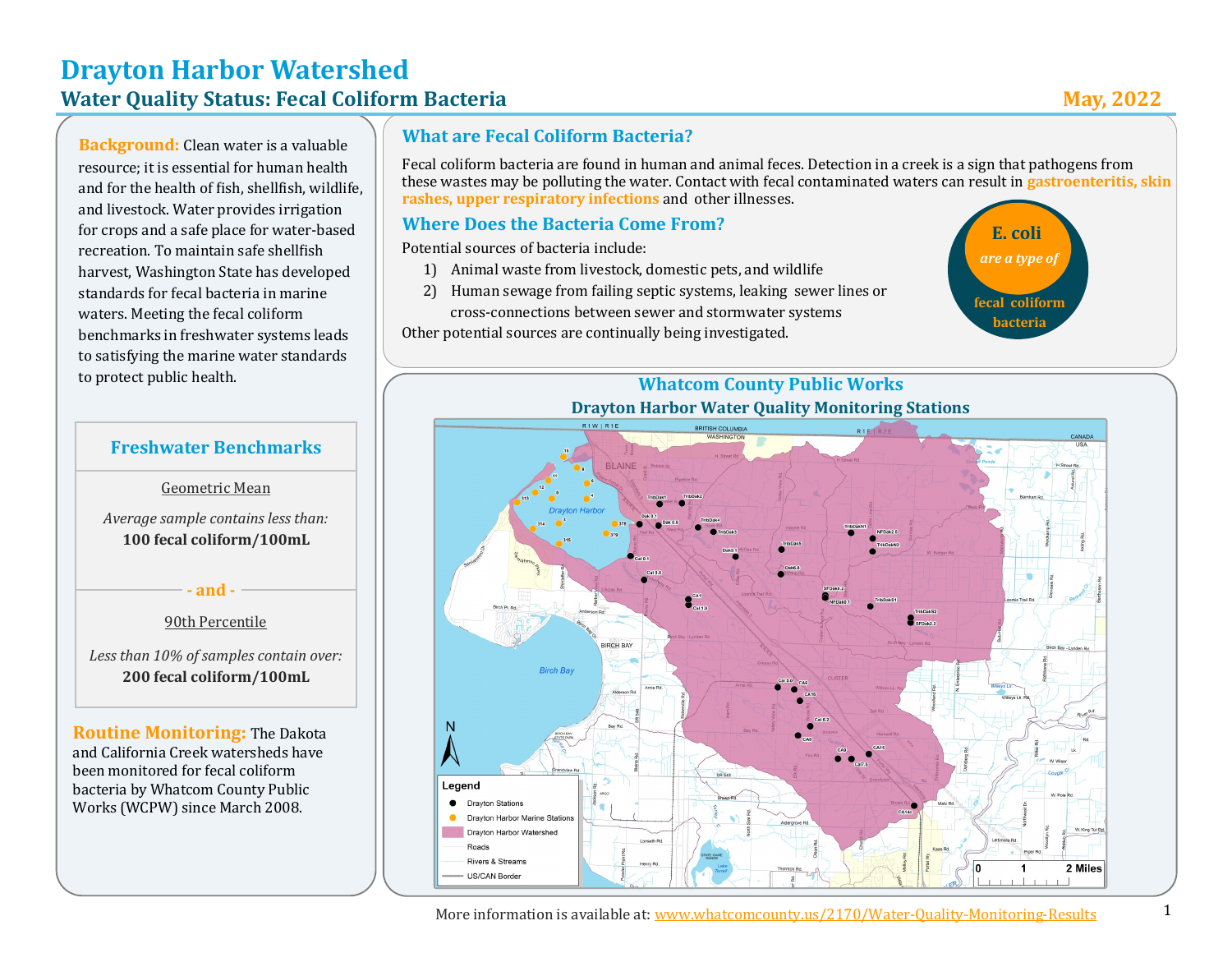#### **Comparison of Bacteria Levels to Health Benchmarks**

Refer to the map on page 1 or the table on page 4 for site locations.

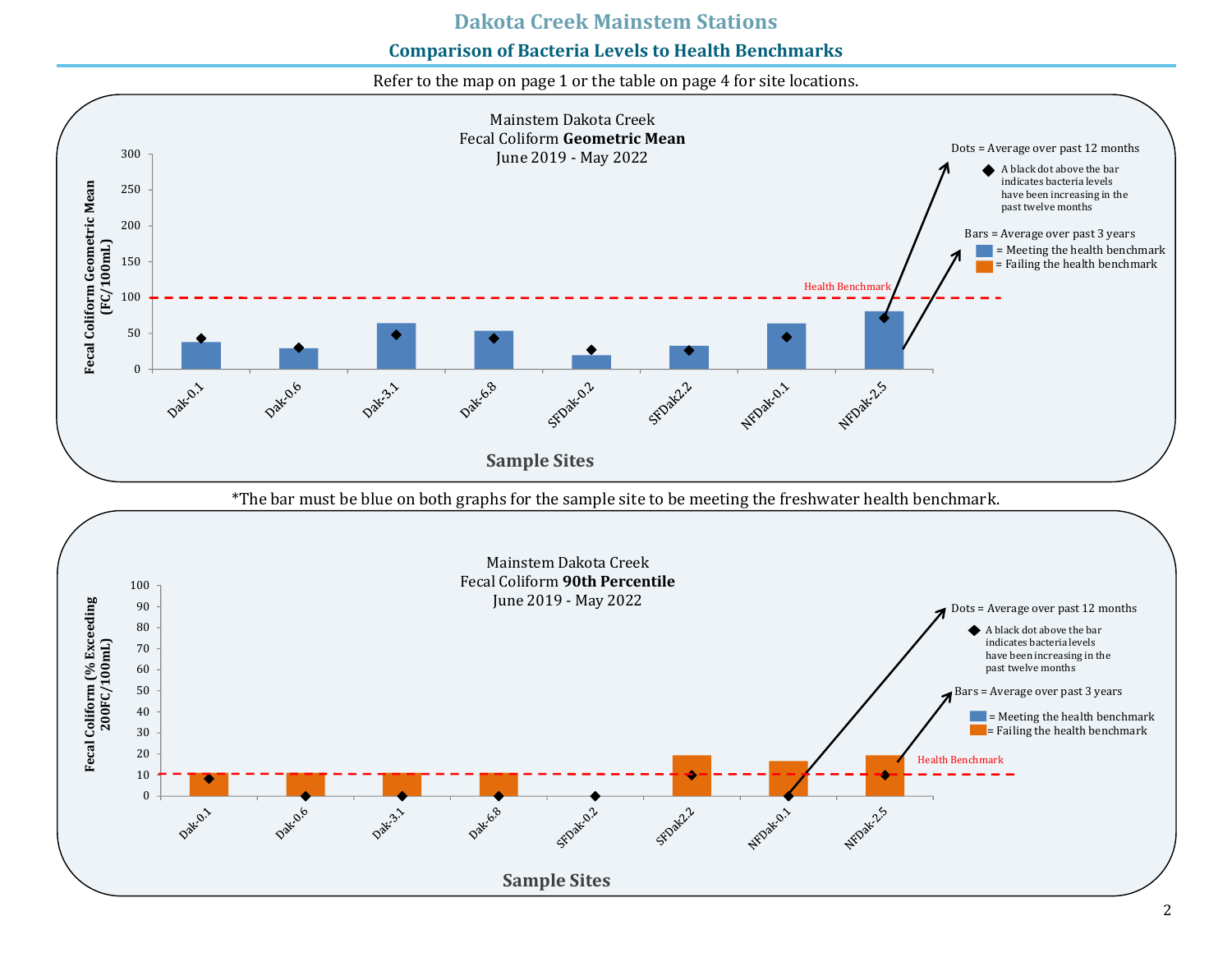#### **Dakota Creek Tributary Stations**

#### **Comparison of Bacteria Levels to Health Benchmarks**

Refer to the map on page 1 or the table on page 4 for site locations.

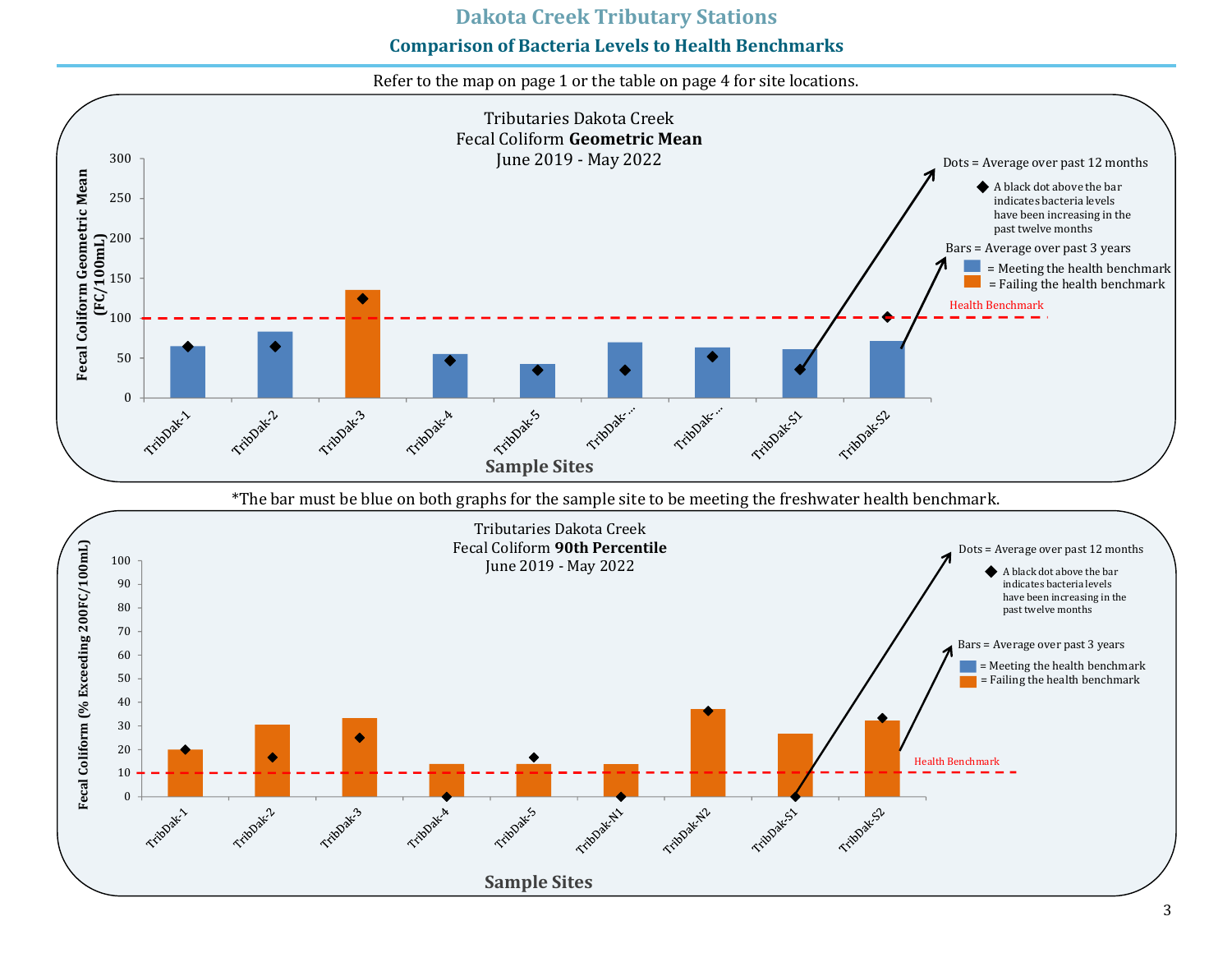## **Drayton Harbor Watershed 13–Month Historical Fecal Coliform Bacteria Data**

**Dakota Creek Mainstem Stations** These tables provide the individual results at each station for the past thirteen months. Results in light orange exceed 200 FC/100mL. Results in dark orange exceed 1,000 FC/100mL.

| Date     | Creek Access<br>Rainfall |           | Dakota<br>Creek at<br><b>Blaine Road</b><br><b>Bridge</b> | Dakota<br>Creek at 15<br><b>Bridge</b> | Dakota<br>Creek at<br>Giles Road | Dakota<br>Creek at<br><b>Valley View</b><br>Road | SF Dakota at<br>Custer<br><b>School Road</b> | SF Dakota at<br>Sunrise Road | NF Dakota at<br>Custer School<br>Road | NF Dakota<br>Creek at Delta<br>Line Road |
|----------|--------------------------|-----------|-----------------------------------------------------------|----------------------------------------|----------------------------------|--------------------------------------------------|----------------------------------------------|------------------------------|---------------------------------------|------------------------------------------|
|          | $24$ hr*                 | 72 hr**   | <b>Dak0.1</b>                                             | Dak0.6                                 | Dak3.1                           | Dak6.8                                           | SFDak-0.2                                    | SFDak-2.2                    | NFDak-0.1                             | NFDak-2.5                                |
| 5/3/21   | 0.19                     | 0.26      | 10                                                        | 28                                     | 8                                | 20                                               | 10                                           | 48                           | 20                                    | 18                                       |
| 6/1/21   | 0.00                     | 0.00      | 18                                                        | 42                                     | 48                               | 88                                               | 8                                            | 82                           | 38                                    | 82                                       |
| 7/14/21  | 0.00                     | 0.00      | 60                                                        | 62                                     | 118                              | 46                                               | 102                                          | <b>ST</b>                    | 40                                    | <b>ST</b>                                |
| 8/16/21  | 0.00                     | 0.00      | 40                                                        | 44                                     | 54                               | 50                                               | <b>ST</b>                                    | D                            | 62                                    | <b>ST</b>                                |
| 9/22/21  | 0.02                     | 0.01      | 21                                                        | 21                                     | 33                               | 41                                               | 84                                           | 25                           | 44                                    | 114                                      |
| 10/11/21 | 0.00                     | 0.29      | 7                                                         | 5                                      | 23                               | 7                                                | 40                                           | 21                           | 10                                    | 102                                      |
| 11/17/21 | 0.00                     | 5.38      | 1,000                                                     | 84                                     | 59                               | 74                                               | 80                                           | 158                          | 129                                   | 89                                       |
| 12/13/21 | 0.04                     | 0.80      | 20                                                        | 15                                     | 16                               | 20                                               | 13                                           | 13                           | 21                                    | 23                                       |
| 1/10/22  | 0.05                     | 0.86      | 46                                                        | 25                                     | 29                               | 38                                               | 25                                           | 16                           | 44                                    | 74                                       |
| 2/7/22   | 0.04                     | 0.15      | 24                                                        | 15                                     | 16                               | 18                                               | 7                                            | 5.                           | 22                                    | 24                                       |
| 3/14/22  | 0.75                     | 0.71      | 54                                                        | 16                                     | 136                              | 88                                               | 5                                            | 2                            | 118                                   | 320                                      |
| 4/5/2022 | 0.00                     | <b>NR</b> | 86                                                        | 98                                     | 104                              | 116                                              | 70                                           | 390                          | 78                                    | 68                                       |
| 5/18/22  | 0.10                     | 0.61      | 62                                                        | 62                                     | 110                              | 68                                               | 36                                           | 30                           | 70                                    | 46                                       |

#### **Dakota Creek Tributary Stations**

| Date     | Sweet Rd, East<br>of Odell | Sweet Rd,<br>West of Har-<br>vey | Rogers Road | Hoier Road | Bridge at Val-<br>ley View, South<br>of McGee | Haynie Road | <b>US</b> of Cross<br>Culvert at<br>Delta Ln N of<br>Badger | DS of Cross<br>Culvert at<br>Delta Ln S of<br>Loomis Trail<br>Rd | Sunrise Road,<br>North of SF<br>Dakota |
|----------|----------------------------|----------------------------------|-------------|------------|-----------------------------------------------|-------------|-------------------------------------------------------------|------------------------------------------------------------------|----------------------------------------|
|          | TribDak-1                  | TribDak-2                        | TribDak-3   | TribDak-4  | TribDak-5                                     | TribDak-N1  | TribDak-N2                                                  | TribDak-S1                                                       | TribDak-S2                             |
| 5/3/21   | 3                          |                                  | 92          | 3          | 30                                            | 39          | 21                                                          | 240                                                              | 240                                    |
| 6/1/21   | 2                          | 72                               | 220         | 145        | 25                                            | 102         | 54                                                          | 164                                                              | 540                                    |
| 7/14/21  | D                          | 1,300                            | 1,100       | 100        | 209                                           | D           | 360                                                         | <b>ST</b>                                                        | LF                                     |
| 8/16/21  | D                          | 900                              | 118         | 80         | 330                                           | D           | 240                                                         | <b>ST</b>                                                        | <b>ST</b>                              |
| 9/22/21  | 6,000                      | 23                               | 200         | 20         | 84                                            | <b>ST</b>   | 210                                                         | <b>ST</b>                                                        | LF                                     |
| 10/11/21 | 25                         | 16                               | 191         | 16         | 10                                            | 43          | 210                                                         | 21                                                               | 48                                     |
| 11/17/21 | 260                        | 82                               | 54          | 66         | 27                                            | 100         | 10                                                          | 40                                                               | 46                                     |
| 12/13/21 | 112                        | 33                               | 200         | 26         | 5.                                            | 3           | 21                                                          | 7                                                                | 54                                     |
| 1/10/22  | 11                         | 15                               | 48          | 20         | 9                                             | 31          | <b>NA</b>                                                   | <b>NA</b>                                                        | 46                                     |
| 2/7/22   | 78                         | 11                               | 176         | 64         | 86                                            | 98          | 2                                                           | 64                                                               | 31                                     |
| 3/14/22  | 100                        | 52                               | 16          | 42         | 31                                            | 26          | 34                                                          | 20                                                               | 380                                    |
| 4/5/2022 | 31                         | 182                              | 30          | 164        | 30                                            | 23          | 60                                                          | 20                                                               | 240                                    |
| 5/18/22  | 54                         | 40                               | 290         | 20         | 23                                            | 31          | 40                                                          | 110                                                              | 136                                    |

Gray box indicates an event where no sample was collected for varying reasons. ST– Stagnant, FL– Flood, D-Dry, I– Ice. NA—Not Accessible

4

\*Day of sampling event \*\*Three days prior to, but not including, day of sampling event Rainfall measured in inches. Rainfall data taken from the Bertrand Creek "NR mouth" stream flow monitoring station. NR– Not Recorded. 1Rainfall data taken from CoCoRAHS WA-WC-29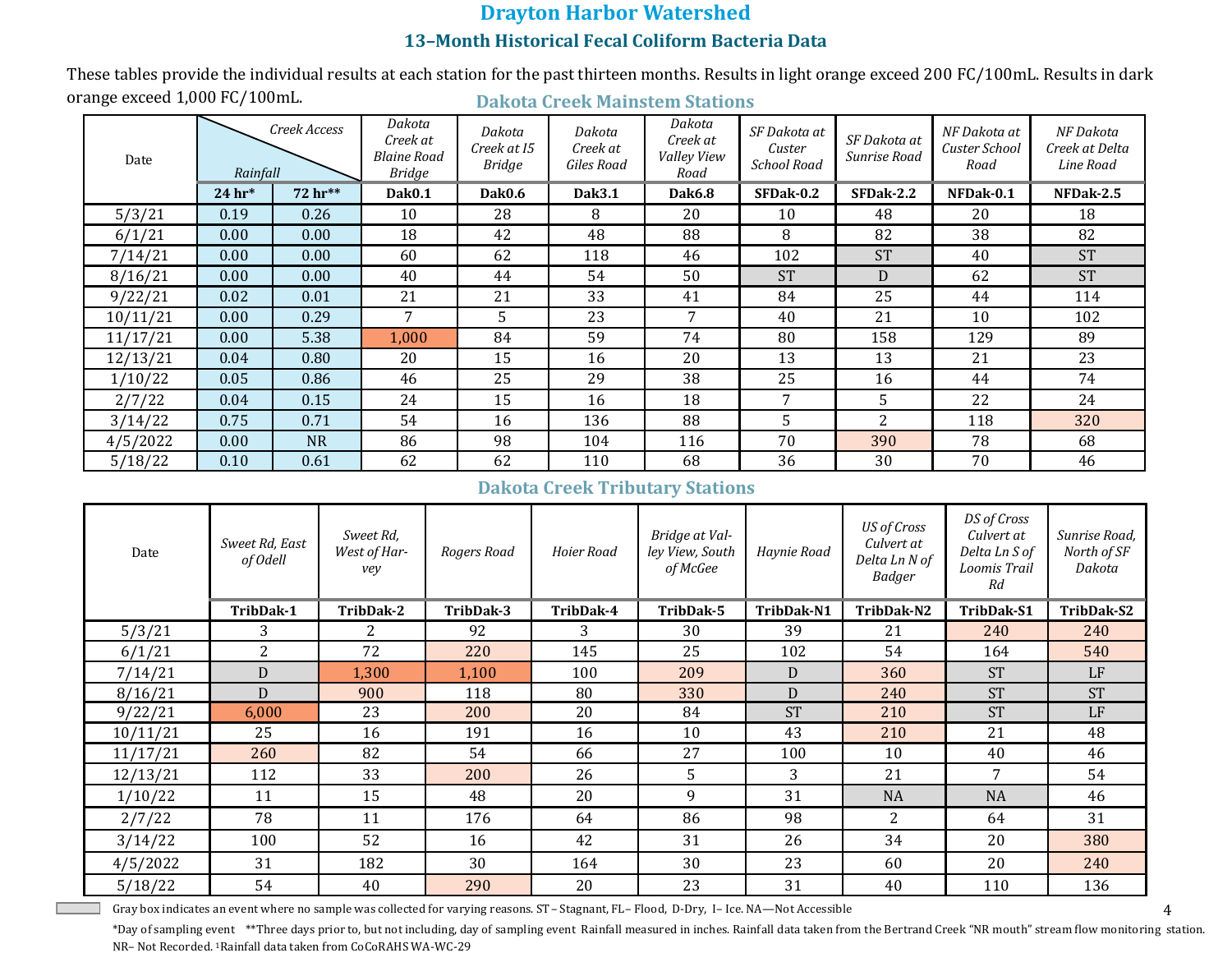# **California Creek Mainstem Stations**

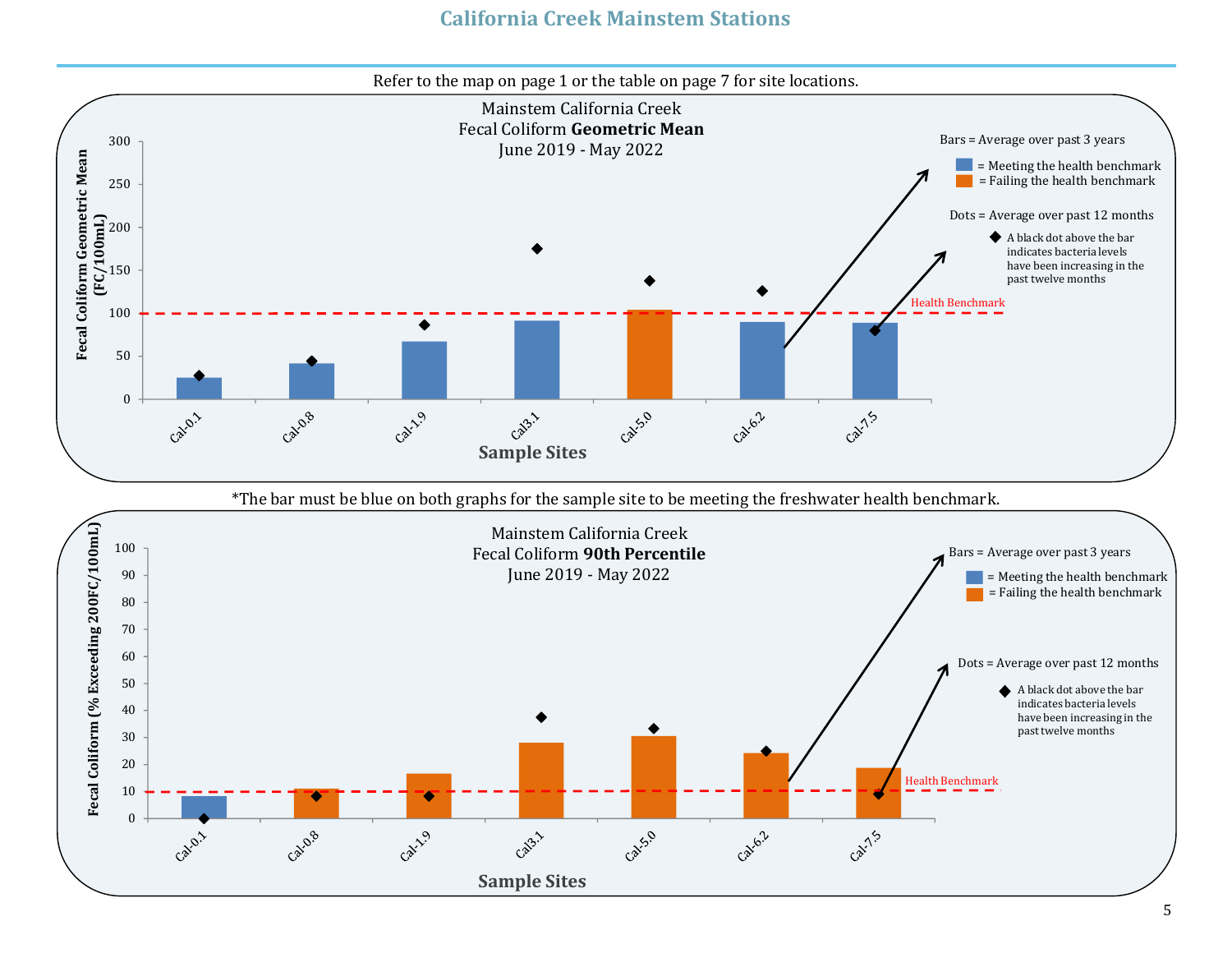### **California Creek Tributary Stations**

## **Comparison of Bacteria Levels to Health Benchmarks**